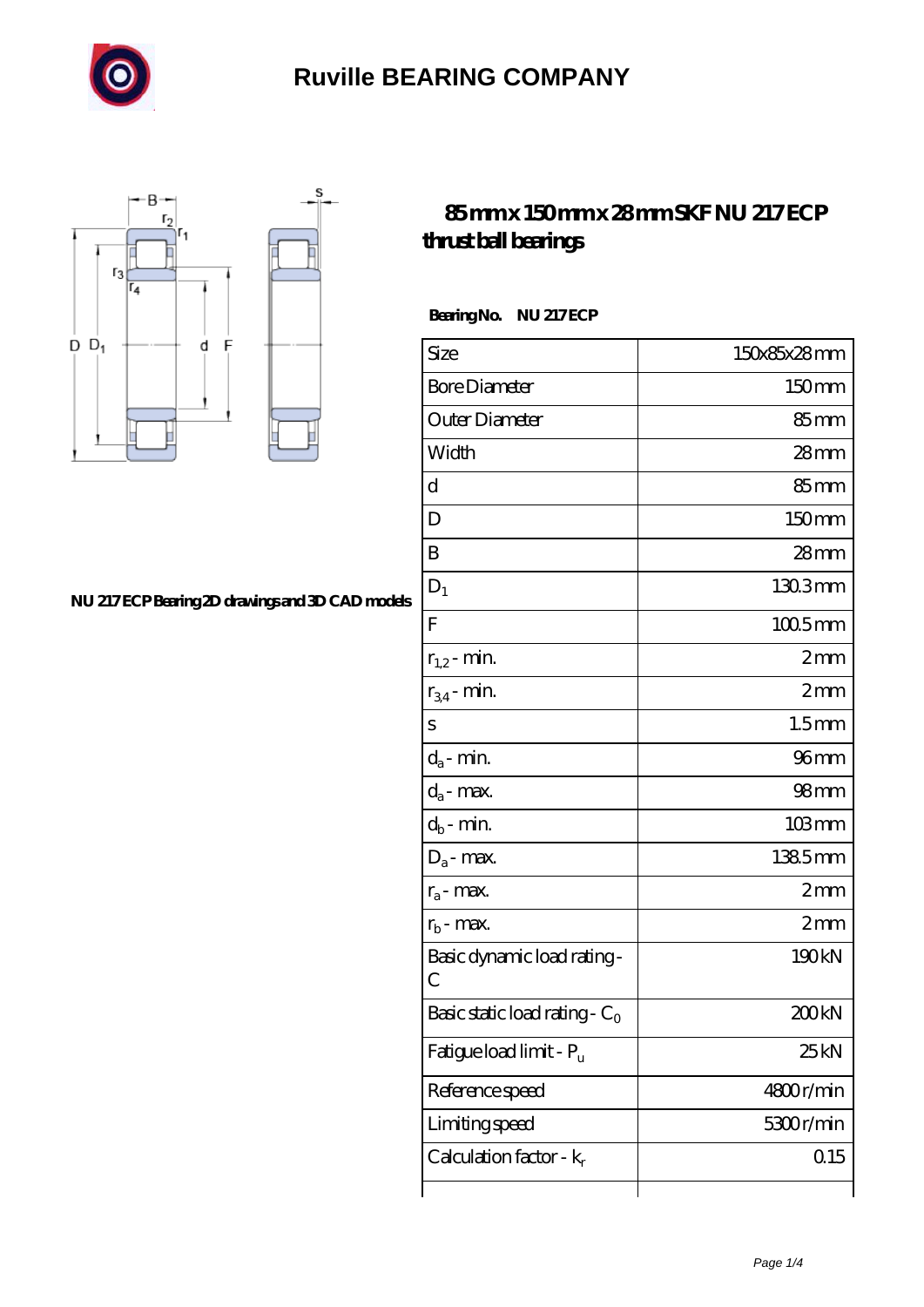

| Category                  | Cylindrical Roller Bearings                                                                                                                                                                                                     |
|---------------------------|---------------------------------------------------------------------------------------------------------------------------------------------------------------------------------------------------------------------------------|
| Inventory                 | 0 <sup>0</sup>                                                                                                                                                                                                                  |
| Manufacturer Name         | <b>SKF</b>                                                                                                                                                                                                                      |
| Minimum Buy Quantity      | N/A                                                                                                                                                                                                                             |
| Weight / Kilogram         | 1.94                                                                                                                                                                                                                            |
| Product Group             | <b>BO4144</b>                                                                                                                                                                                                                   |
| <b>Bore Profile</b>       | Straight                                                                                                                                                                                                                        |
| Cage Material             | Polymer                                                                                                                                                                                                                         |
| Precision Class           | RBEC 1   ISO PO                                                                                                                                                                                                                 |
| Number of Rows of Rollers | Single Row                                                                                                                                                                                                                      |
| Separable                 | Inner Ring - Both Sides                                                                                                                                                                                                         |
| Rolling Element           | Cylindrical Roller Bearing                                                                                                                                                                                                      |
| Profile                   | Complete with Outer and<br>Inner Ring                                                                                                                                                                                           |
| Snap Ring                 | No                                                                                                                                                                                                                              |
| <b>Internal Clearance</b> | C <sub>O</sub> Medium                                                                                                                                                                                                           |
| Retainer                  | Yes                                                                                                                                                                                                                             |
| Relubricatable            | Yes                                                                                                                                                                                                                             |
| Inch - Metric             | Metric                                                                                                                                                                                                                          |
| <b>Other Features</b>     | High Capacity   Plain Inner<br>Ring   2 Rib Outer Ring  <br>Cage on Outer Ring ID                                                                                                                                               |
| Long Description          | 85MM Bore; Straight Bore<br>Profile; 150MM Outside<br>Diameter; 28MM Width;<br>Polymer Cage Matetrial;<br>RBEC 1   ISO PO, Single<br>Row, Inner Ring - Both<br>Sides Separable; No Snap<br>Ring Relubricatable;<br>CO-Medium In |
| Category                  | Cylindrical Roller Bearing                                                                                                                                                                                                      |
| <b>UNSPSC</b>             | 31171547                                                                                                                                                                                                                        |
| Harmonized Tariff Code    | 8482.5000.00                                                                                                                                                                                                                    |
| Noun                      | Bearing                                                                                                                                                                                                                         |
| Manufacturer URL          | http://www.skf.com                                                                                                                                                                                                              |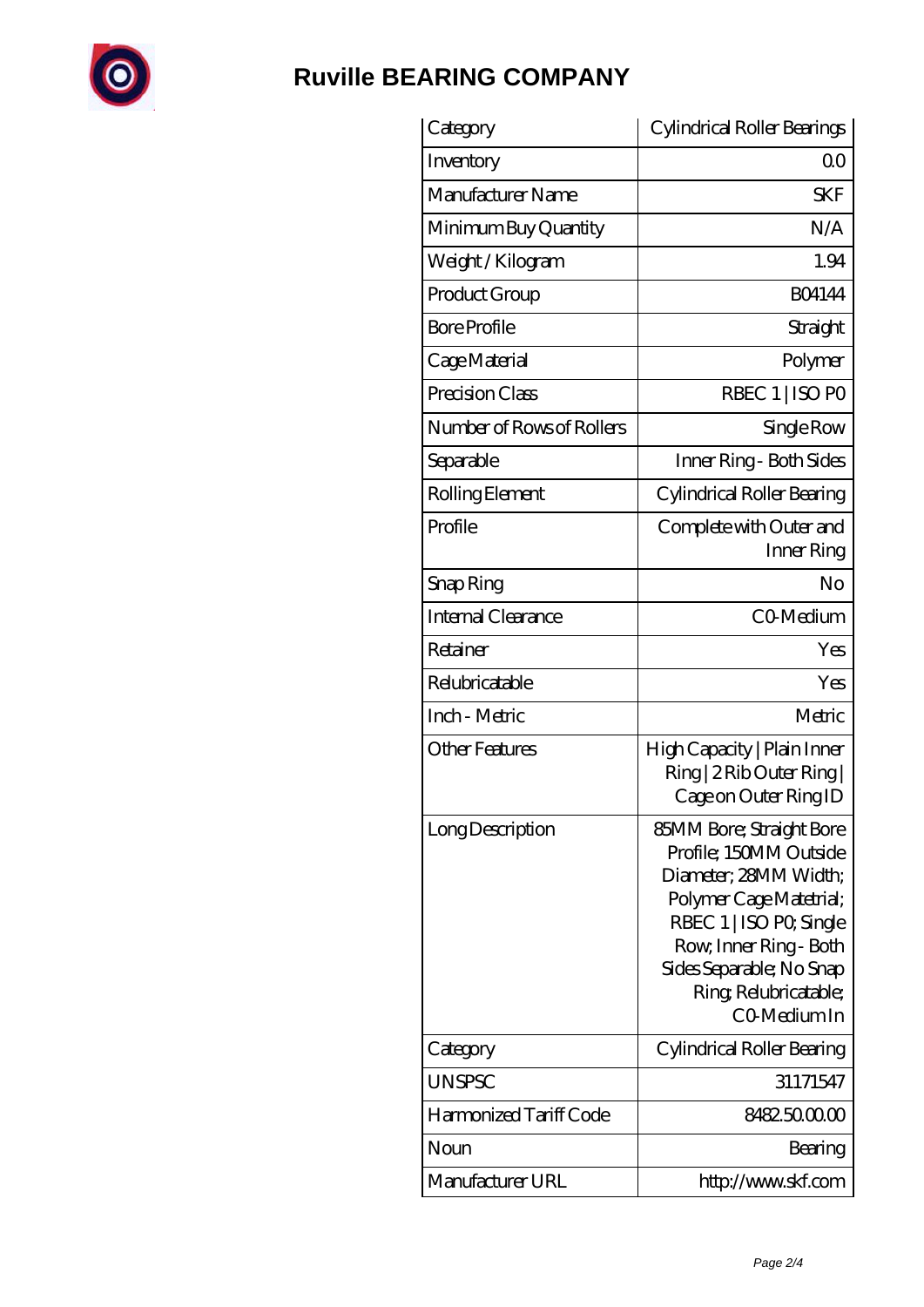

| Manufacturer Item Number        | <b>NU 217ECP</b>                                                 |
|---------------------------------|------------------------------------------------------------------|
| Weight/LBS                      | 4281                                                             |
| Bore                            | 3346Inch   85 Millimeter                                         |
| Width                           | 1.102Inch   28Millimeter                                         |
| Outside Diameter                | 5906Inch   150Millimeter                                         |
| bore diameter:                  | 85mm                                                             |
| precision rating                | RBEC 1 (ISO Class<br>Normal)                                     |
| outside diameter:               | 150mm                                                            |
| maximum rpm:                    | 5300RPM                                                          |
| overall width:                  | $28$ mm                                                          |
| bearing material:               | Steel                                                            |
| flanges:                        | (2) Outer Ring                                                   |
| cage material:                  | Polyamide                                                        |
| bore type:                      | Straight                                                         |
| finish/coating                  | Uncoated                                                         |
| number of rows:                 | 1                                                                |
| closure type:                   | Open                                                             |
| internal clearance:             | CO                                                               |
| application:                    | Piston Type Machines,<br>Rolling Mills<br>Spindles/Machine Tools |
| ring separation:                | Separable Ring                                                   |
| outer ring width:               | 28mm                                                             |
| operating temperature<br>range: | Maximum of $+300^\circ$ F                                        |
| fillet radius                   | 2mm                                                              |
| dynamic load capacity:          | 190kN                                                            |
| series                          | NU <sub>2</sub>                                                  |
| static load capacity.           | 200kN                                                            |
| $D_1$                           | $1303$ mm                                                        |
| $r_{1,2}$ min.                  | 2mm                                                              |
| $r_{34}$ min.                   | $2 \text{mm}$                                                    |
|                                 |                                                                  |